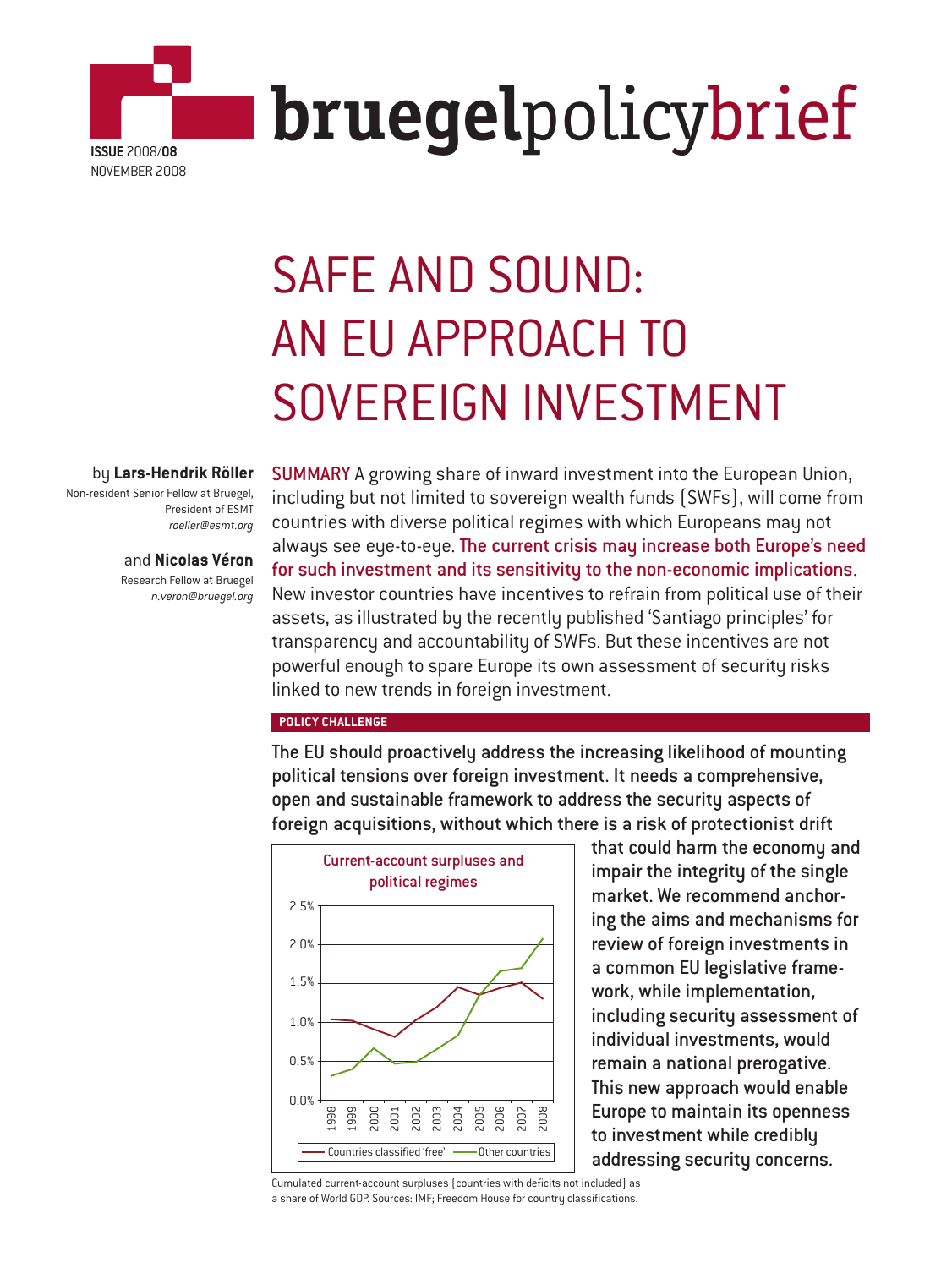

 $1$  E. Graham & D. Marchick, *US National Security and Foreign Direct Investment*, Peterson Institute, 2006.

<sup>2</sup> In the US context, this tension was vividly summarised by Jim Cramer, host of *Mad Money* on CNBC on 17 January 2008: *"Do we want the communists to own the banks, or the terrorists? I'll take any of it, I guess, because we're so desperate."*

> <sup>3</sup> Conclusions of the ECOFIN Council of 4 March 2008.

<sup>4</sup> The share of the state in GDP has been estimated at above 80 percent in the United Arab Emirates, 35 percent in Russia and 29 percent in China, compared with typically less than 10 percent in developed countries. Sources: CIA World Factbook 2008; EBRD; China's National Bureau of Statistics, World Bank Bureaucrats in Business Database 1971-1991.

<sup>5</sup> Pensions & Investment 1000 Report, January 2008.

## EUROPE'S OPENNESS TO INVESTMENT can be maintained

and increased only if its considerable economic benefits do not come at the expense of fundamental security concerns. The US responded to this challenge 20 years ago with the Exon-Florio amendment to the Trade and Competitiveness Act of 1988, which gave the Committee on Foreign Investment in the United States (CFIUS) an extensive mandate to review foreign acquisitions1 . By contrast, the EU's approach to cross-border investment has been dominated by the drive to create a single internal market. But new global investment patterns and the current financial and economic turmoil are combining to increase both the need for inward investment and political sensitivity towards it<sup>2</sup>. In such a context, the ECOFIN Council's call in March this year for a 'European approach to sovereign wealth funds<sup>3</sup> could be the starting point for a broader debate on the nexus between foreign acquisitions and security concerns, which is the focus of this policy brief.

## 1. A SHIFT IN INVESTMENT PATTERNS

The global economic imbalances of the past decade have given rise to a significant shift in wealth distribution. The current account of western economies has generally deteriorated. Emerging countries, such as China, the Gulf states and Russia, which until recently played no substantial role as international investors, have built up large surpluses linked to fossil-fuel production or high savings and exports. In these

economies the state is a major force in both economic activity and outward investment<sup>4</sup>.

Related policy debates have recently focused on sovereign wealth funds (SWFs), but these are only part of a larger picture. Their aggregate size is generally estimated at around \$3 trillion in 2008 (comparable to public pension funds in the  $US<sup>5</sup>$ ), while the total stock of sovereign investments from emerging countries, including central bank reserves, is estimated at around \$9 trillion<sup>6</sup>. SWFs alone are estimated to have quadrupled in value between  $2003$  and  $2007^7$ , and many expect them to grow beyond an aggregate \$10 trillion over the next few years<sup>8</sup>, even if the present recession prospects may slow down this growth somewhat. Total government surpluses available for investment will be larger still.

The political dimension of corporate governance and investment is not limited to state-controlled entities. To varying degrees, concerns privatised in the 1980s and 1990s in France and Italy, US defense contractors, Russia's oligarchic conglomerates, holdings of the Gulf states' ruling families, or Communist Party-linked Chinese businesses are all examples of economic actors that are technically part of the private sector but that are widely considered to be under at least the partial influence of political authorities in their home country. In this policy brief, we use the phrase 'sovereign investment' loosely to refer to investment ultimately controlled by governments, bearing in mind that this categorisation may not reflect a precise legal definition.

New investment patterns change political balances. An in-depth geopolitical analysis is beyond the scope of this policy brief, but it can be observed that many newly cash-rich countries have different political regimes from the countries that previously dominated international investment. This is illustrated using country scoring by Freedom House, a respected US-based NGO that publishes an annual assessment of all countries as 'free', 'partly free', or 'not free'. Since first publication in 1973, EU countries have always been 'free'. Using current-account surpluses as a measure of potential outward investment, Figure 1 illustrates how countries not classified 'free' have recently become significant potential international investors.

In spite of the dearth of relevant data<sup>9</sup>, these trends seem to be mirrored by actual investments. 'Free' countries no longer hold the bulk of foreign assets<sup>10</sup>. Foreign direct investment (FDI) from countries not classified 'free' to the EU15 (EU members before 2004) reached an all-time high of nearly  $$14$  billion in 2006<sup>11</sup>.

These findings echo a broader global rebalancing of economic power. Figure 2 illustrates that a growing share of world GDP, and of headquarters of the world's largest listed companies, is accounted for by countries not classified 'free', even though their rise is less spectacular than that of currentaccount surpluses.

Developments in the years to come will depend on a number of factors, including fossil-fuel prices, exchange rates, growth and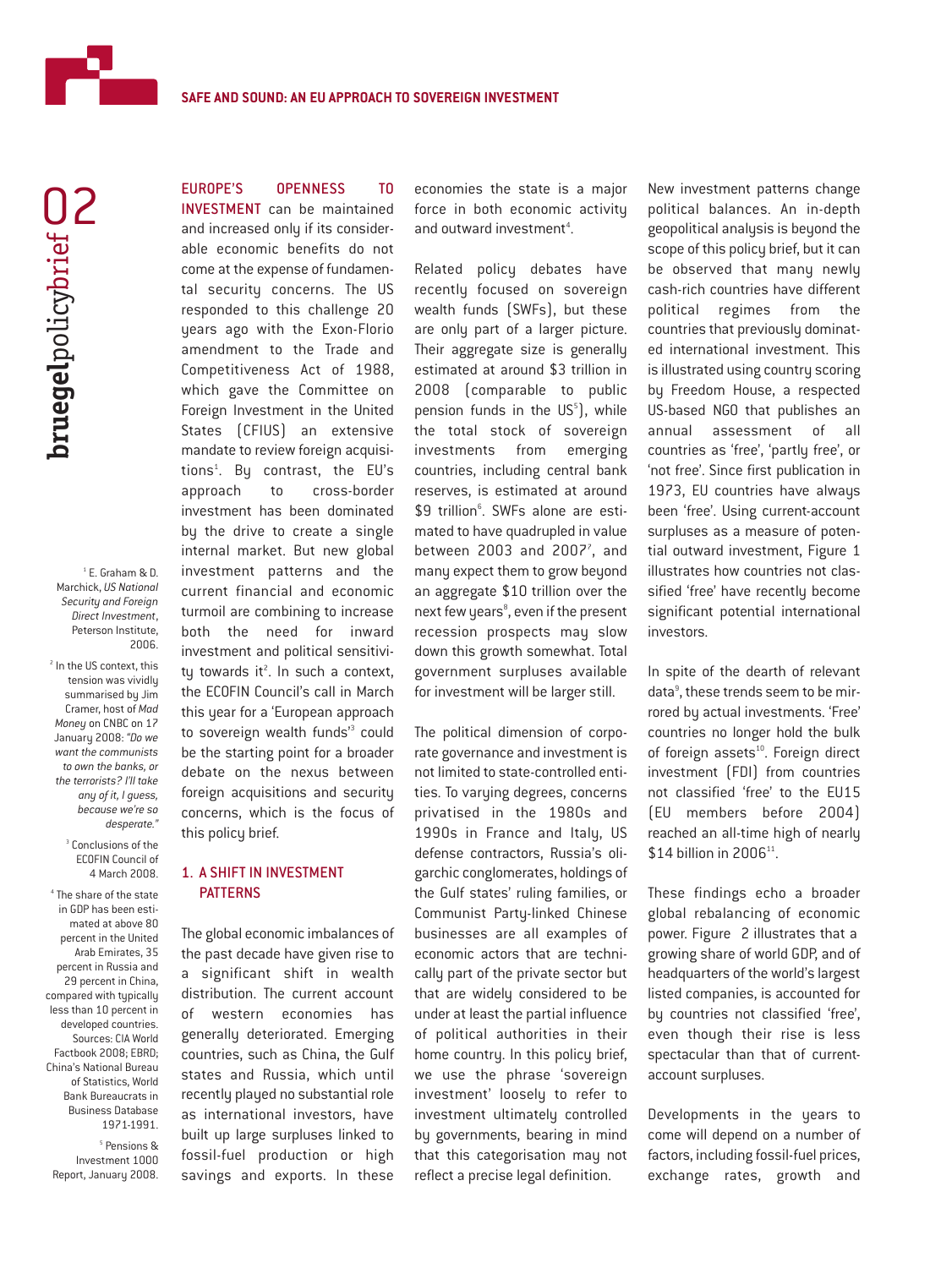



Country scoring: Freedom House, Freedom in the World Report 2008. Current-account data: IMF World Economic Outlook, October 2008. The left-hand chart is not symmetrical because of measurement errors.

savings and political changes, all of which will be affected by the financial crisis. But in virtually all scenarios, countries not classified



# Figure 2: The changing distribution of global economic power



Sources: IMF; FT Global 500 rankings (as of 30 September of each year), www.ft.com; Freedom House; authors' calculations, assuming unchanged political regimes in the forecast years from their scoring in 2008.

## 2. EUROPE'S OPPORTUNITIES AND RISKS

The rise of investment from countries with different political regimes is largely an opportunity for Europe. Cross-border investment creates a powerful alignment of interests between such countries and the EU, which could play a big role in defusing potential tensions. Sovereign investment could also have a stabilising effect if it is long termoriented and insensitive to market volatility, even though evidence to this effect remains controversial $12$ . In any case, Europe's ability to attract investment will be of particular value in the years to come in the context of possibly severe economic hardship.

But there are also new risks for Europe. Then Trade Commissioner Peter Mandelson expressed this at an OECD conference on 28 March 2008:

*"Why are we having this debate at all? Looking coolly at the question the answer is – and I will put this as diplomatically as possible – that the biggest new funds are in economies which have raised some sensitivities in our own politics. No one is worried about Norway's plans for global domination. Chinese investment vehicles and the Russian stabilisation fund on the other hand are new investors, with huge reserves, backed by governments with mixed democratic credentials, substantial foreign policy projection and no track record as investors."*

Two broad categories of concern can be distinguished: 'macro' risk, or the possibility that entire economies might be disrupted by the actions of sovereign investors; and 'micro' risk, or the possibility that individual acquisitions might be abused for political purposes. Our choice to focus on the latter in this policy brief should not be understood as playing down the 'macro' risk category, which is too serious a possibility to be dismissed, even if there are only few examples of it in history<sup>13</sup> and the EU may be less vulnerable than other economies. 'Macro' risk from sovereign investment merits extensive future policy research, which should obviously be linked with the broader policy debate on financial stability as it unfolds from the ongoing financial crisis.

The 'micro' security risk tends to be smaller than perceived in many European countries, where acquisitions by non-western actors are often attributed to dark motives. The vast majority of foreign  $investments$  are innocuous $<sup>14</sup>$ .</sup>

<sup>6</sup> This in turn compares to \$28 trillion for pension funds worldwide, \$26 trillion for mutual funds, \$19 trillion for insurance assets, and \$2.8 trillion for the sum of private equity and hedge funds. D. Farrell, S. Lund & K. Sadan, *The New Power Brokers*, McKinsey Global Institute, July 2008.

<sup>7</sup> Testimony of Scott Alvarez (Federal Reserve Board) before the US House Committee on Financial Services, 5 March 2008.

<sup>8</sup> eg Stephen Jen, *How big couldsovereign wealth funds be by 2015?*, Morgan Stanley, 3 May 2007; Steffen Kern, *Sovereign wealth funds – state investment on the rise*, Deutsche Bank Research, 10 Sentember 2007

<sup>9</sup> See US Government Accountability Office, *Sovereign Wealth Funds: Publicly Available Data on Sizes and Investments for Some Funds Are Limited*, September 2008.

<sup>10</sup> Brad Setser, *Sovereign Wealth and Sovereign Power*, Council on Foreign Relations, September 2008 (Figure 9). <sup>11</sup> Source: OECD.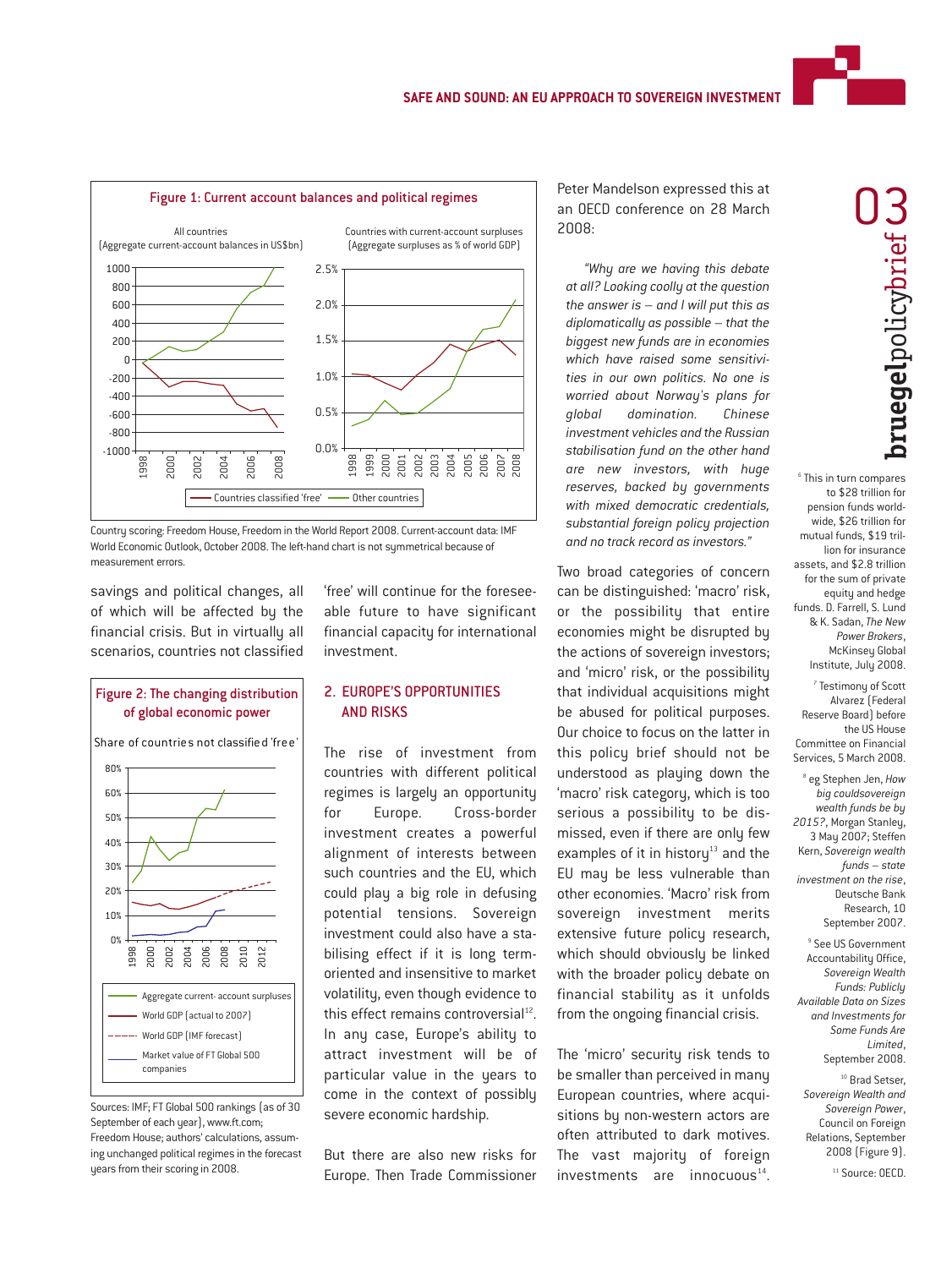

However, some risks can be real, especially when the market power or access resulting from an acquisition can be abused by the government that controls the acquirer. In particular, harm can be inflicted or influence exerted in order to advance political or redistributional goals. Box 1 shows a classification of how such risks might emerge. It is taken from the US context, but it could equally apply to the EU. Europe currently has friendly relations with most of the world, but scenarios of future political tension with major investing countries could include, to name only three, crises with Russia over Ukraine, with China over Taiwan, or with Gulf states in the event of their overthrow by forces hostile to the west, as happened in Iran in 1979.

A counterpart to the potential security risk is the risk of protectionist drift. In the US, the proposed takeover of Unocal by China National Offshore Oil Corporation (2005) and the purchase of US port facilities by Dubai Ports World (2006) were memorable cases. Europe offers fertile ground for protectionist sentiment because of its historical legacy of wars and state intervention.

Figure 3 shows the frequency of use of the word 'protectionism' in the press in three major western languages. The curves show shortterm fluctuations from specific news events, but also a marked step-up in the 'floor' level, which roughly doubles in 2005 compared to the previous ten years. Remarkably, this effect is simultaneous in the three languages. Protectionism has never been absent from Europe, but this rough indicator would suggest its presence in public discussion has increased in step with the emergence of countries not classified 'free' on the global economic stage, as detailed in the previous section.

Protectionism can create its own security risks. The US veto to CNOOC's acquisition of Unocal may have contributed to persuading the Chinese leadership that US advocacy of an open global market for fossil fuels is insincere and that what counts is direct ownership of reserves, a belief that is plainly not in US security interests. But the most obvious negative effect of protectionism is the economic harm it inflicts on countries that adopt it. Moreover, in Europe national protectionism threatens the single market, and thus is of concern for the entire EU. And historical experience suggests that when protectionism is embraced in one country, it tends to shift the political balance towards protectionism in neighbouring countries as well.

The security risk from foreign investment and the risk of protectionist drift are at least to some extent negatively linked. Complete investment autarky would eliminate the security risk at enormous economic cost; unrestricted openness to foreign investment leaves the security risk unchecked.

## BOX 1: A FRAMEWORK FOR ASSESSING RISK FROM FOREIGN ACQUISITIONS

<sup>12</sup> See for example Brad Setser: Follow the Money (blogs.cfr.org/setser).

<sup>13</sup> Benn Steil & Robert E. Litan, *Financial Statecraft: The Role of Financial Markets in American Foreign Policy*, Yale University Press, 2006.

<sup>14</sup> John Kay, 'Sovereign wealth is a force for stability', *Financial Times*, 27 February 2008.

<sup>15</sup> International Working Group of Sovereign Wealth funds, 'Santiago Principles', October 2008 (www.iwg-swf.org).

The potential threats that a foreign acquisition of a US company might pose fall into three categories.

- The first category of threat is that the proposed acquisition would make the United States dependent upon a foreign-controlled supplier of goods or services crucial to the functioning of the US economy (including, but not exclusively, the functioning of the defense industrial base) who might delay, deny, or place conditions upon provision of those goods or services.
- The second category of threat is that the proposed acquisition would allow transfer of technology or other expertise to a foreign-controlled entity that might be deployed by the entity or its government in a manner harmful to US national interests.
- The third category of threat is that the proposed acquisition would allow insertion of some potential capability for infiltration, surveillance, or sabotage – via a human agent, or non-human agent – into the provision of goods or services crucial to the functioning of the US economy (including, but not exclusively, the functioning of the defense industrial base).

Quoted from Theodore H. Moran, 'Three Threats: An Analytical Framework for the CFIUS Process', unpublished draft, Peterson Institute for International Economics, forthcoming 2009.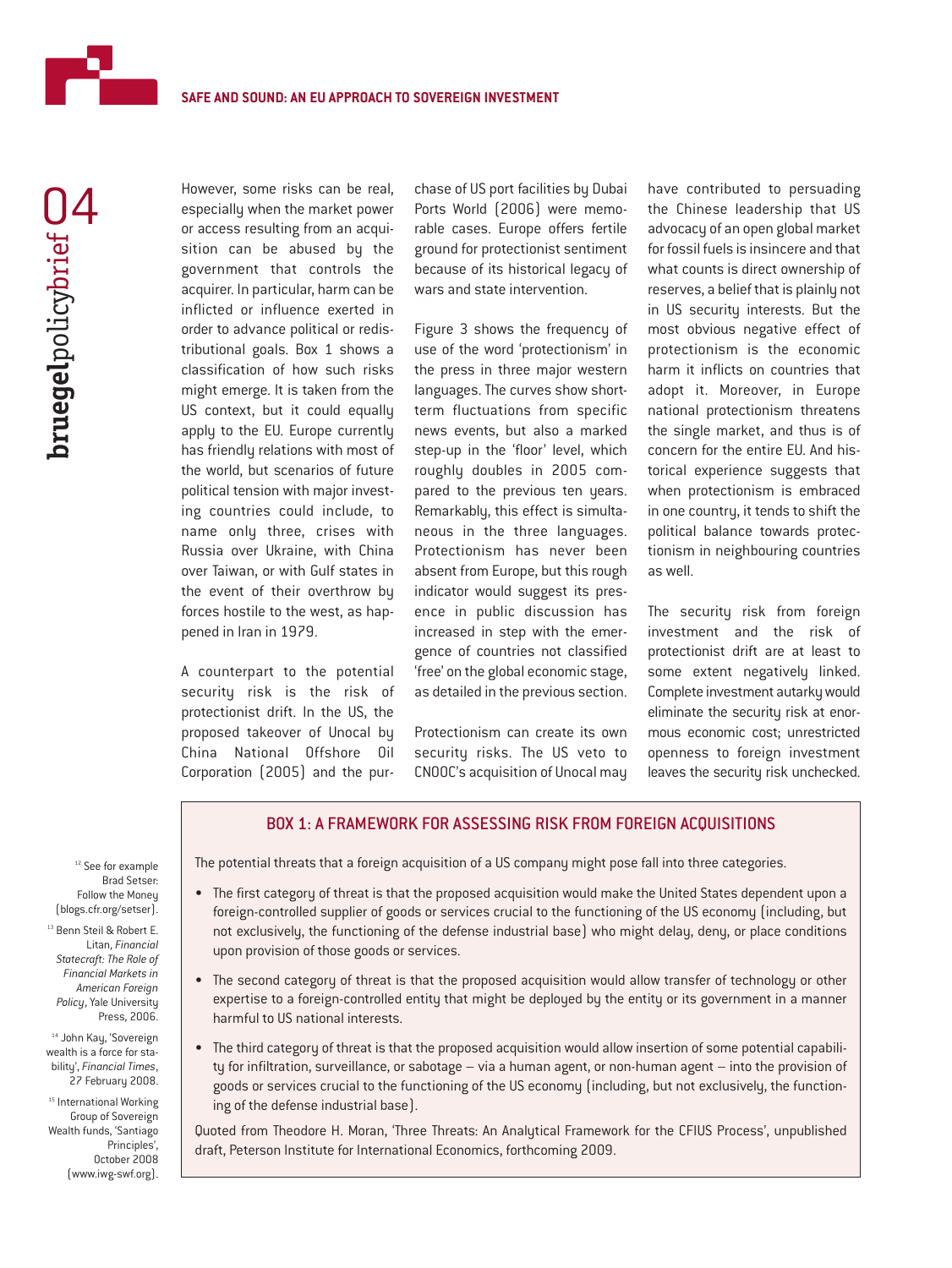Between these extremes lies a thorny policy trade-off.

## 3. THE PERSPECTIVE OF INVESTING **COUNTRIES**

In general, sovereign investment in recent years has not raised security concerns , with the possible exception of Russian acquisitions of a stake in EADS in 2006 and of energy companies in eastern Europe. The investments by SWFs in several large banks in late 2007 and 2008 have benefited western economies by providing temporary relief to a strained banking system. Some sovereign investors, such as the Government of Singapore Investment Corporation, have attracted high respect for their professionalism.

Indeed, there are powerful incentives for sovereign investors not to take initiatives that might stoke security concerns. Given the size and growth of their assets, and their long-term horizon, they need continued access to recipient countries' markets and are careful not to attract criticism. This was illustrated when a group of 26 investing countries recently adopted a set of 'generally accepted principles and practices' – known as the Santiago principles – with coordination provided by the International Monetary Fund<sup>15</sup>. Given strong initial doubts about such common norms in some countries $<sup>16</sup>$ , the adoption of these</sup> principles demonstrates the strength of the incentives for cooperation. Together with ongoing discussion at the OECD, they embody the hope of a 'grand bargain' in which foreign investment is accepted in return for a pledge of 'good behaviour'.



Source: Factiva, IMF and Freedom House.

However, three important factors limit the scope for such a bargain and suggest that the corresponding discussions will not eliminate all recipient countries' security concerns.

- Emerging sovereign investors may find it politically difficult to meet developed countries' criteria for governance and accountability if these run contrary to features of their domestic system. In regimes where a single family or party controls virtually all institutions, it is unreasonable to expect a state fund's operations to be truly independent. In such a context, transparency can create problems of its own, specifically where ties to the west are controversial and not well accepted in the body politic<sup>17</sup>. Figure  $4$ (overleaf) shows there is a strong correlation between SWF transparency and the respective countries' political regime.
- While investing countries have

economic incentives to accept 'rules of the game', they can also have political, economic or financial incentives not to. Politics sometimes runs contrary to economic interest, as was shown when Russia's invasion of Georgia in August 2008 contributed to wiping hundreds of billions of euros off domestic equity wealth. Also, sovereign investors' legitimate willingness to maximise investment returns can frustrate recipients' wishes for, say, specific disclosures<sup>18</sup> or restrictions on direct investment in companies<sup>19</sup>, on the size of equity stakes $20$ , on the exercise of shareholder rights $^{21}$ , or on the use of derivatives and leverage. Figure 5 (overleaf) illustrates how longterm investors generally tend to diversify asset allocation over time. Sovereign investors are likely gradually to expand into the full range of investment possibilities, including direct equity stakes and all sorts of alternative investments $^{22}$ .

<sup>16</sup> Only six months ago the president of the China Investment Corporation commented about calls for increasing SWF transparency requirements: *"Why do you need a law like that? That law will only hurt feelings. It is not economic. It does not make sense. Politically it is stupid"*, and the head of the Kuwait Investment Authority said: *"Recipient countries are placing handcuffs on sovereign wealth funds in the form of regulations termed – in the best traditions of George Orwell's Newspeak – 'codes of conduct' or 'principles of operation' or 'best practices'. These regulations will not solve or prevent any future financial crises"*. Sources: interview with Gao Xiqing on '60 Minutes', CBS, 6 April 2008; A. Newton, 'The Politics of Sovereign Wealth: An Overview', Lehman Brothers, 10 April 2008. <sup>17</sup> S. Schwarzman,

'Reject sovereign wealth funds at your peril', *Financial Times*, 19 June 2008.

<sup>18</sup> European Commission, 'A common European approach to Sovereign Wealth Funds', 27 February 2008.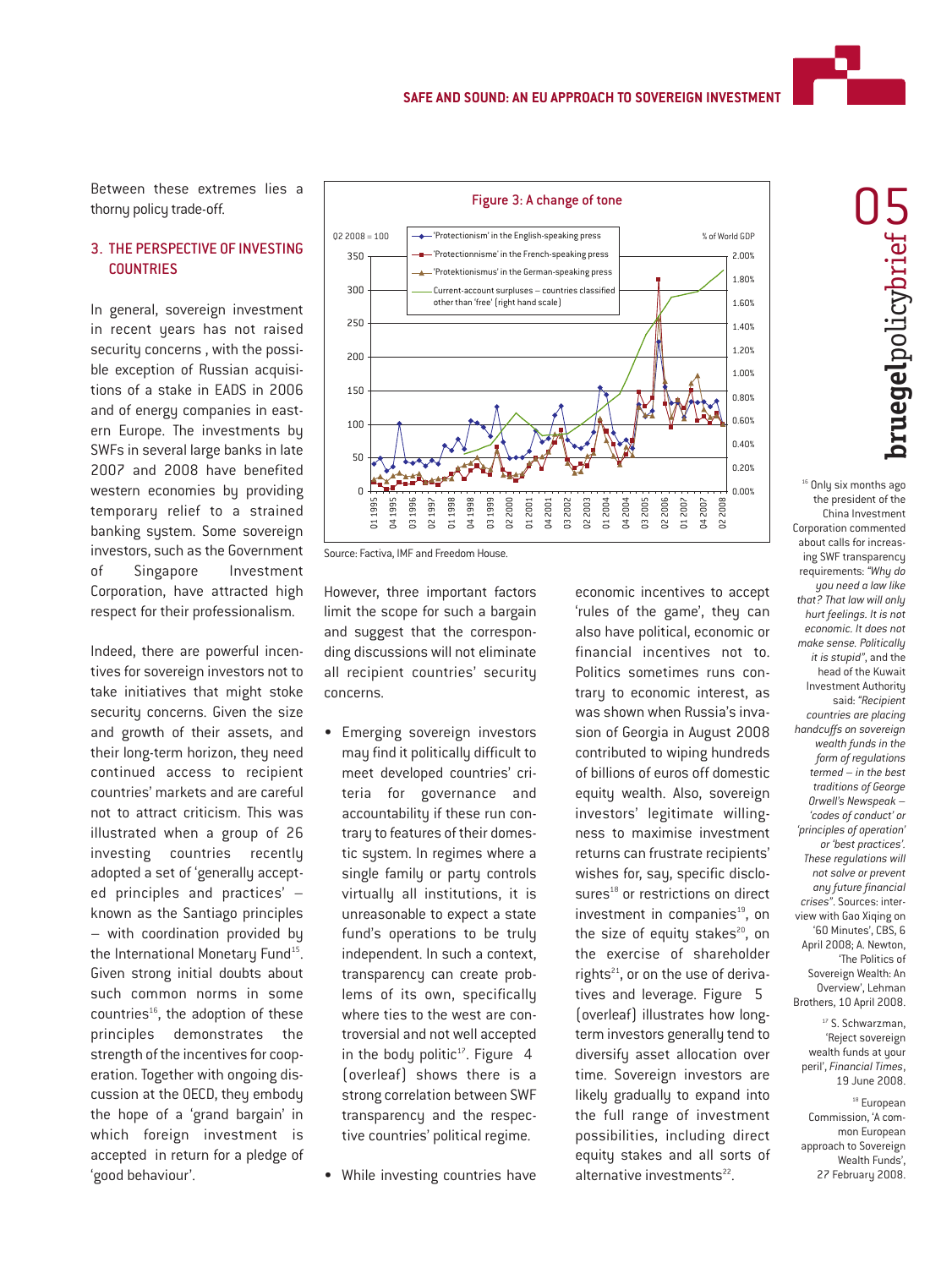

<sup>19</sup> Lawrence Summers, 'Funds that shake capitalist logic', *Financial Times*, 29 July 2007.

<sup>20</sup> Philipp Hildebrandt. 'The Challenge of Sovereign Wealth Funds', speech on 18 December 2007 (on www.snb.ch).

<sup>21</sup> Evan Bayh, 'Time for Sovereign Wealth Rules', *Wall Street Journal*, 13 February 2008.

<sup>22</sup> Knut Kjaer, "Do not regulate wealth funds, improve them", *Financial Times*,

13 April 2008. <sup>23</sup> McKinsey Global Institute, *Mapping Global Capital Markets*, January 2008.

<sup>24</sup> See for example Alain Demarolle, *Report to the French Government on Sovereign Wealth Funds*, May 2008.

<sup>25</sup> Edwin M. Truman, *A Blueprint for Sovereign Wealth Fund Best Practices*, Peterson Institute, April 2008.

<sup>26</sup> W. Miracky *et al*, *Assessing the Risks: the behaviors of sovereign wealth funds in the global economy*, Monitor Group, June 2008.

<sup>27</sup> Martin Wolf, 'Financial crisis tests durability of globalisation', *Financial Times*, 10 October 2008.

• Developed economies' leverage to impose and enforce desired standards on sovereign investors is limited. True, they represent around four-fifths of global financial assets $23$ . But they are unlikely to maintain a common restrictive front given that each of them wants to attract investment; and any rules imposed unilaterally would be resented as patronising by emerging investing countries, many of which are former European colonies, and would ultimately prove counterproductive. Moreover, even when common norms are accepted, as with the Santiago principles, enforcement will remain dependent on each country's goodwill and is likely to be imperfect.

Specifically, the idea that sovereign investment in the EU should be subject to a condition of reciprocity<sup>24</sup>, while seductive, should not be pursued. Because many reforms cannot be forced on emerging countries whose levels of economic development remain diverse and different from those of recipient countries, the main



Source: Brad Setser and Arpana Pandey. Transparency is measured using the scoreboard developed by Edwin Truman<sup>25</sup>; the form of government index is from the Economist Intelligence Unit.

effect of reciprocity would likely be to import legal uncertainty and suboptimal practices from less developed economies into the EU.

Overall, it seems reasonable to hope that sovereign investors will make progress towards more transparency, but this progress will be gradual and incomplete, its pace will vary among countries, and it will not eliminate recipient countries' concerns about their security<sup>26</sup>.

### 4. POLICY OPTIONS FOR EUROPE

As the crisis reinforces the need for Europe to attract foreign investment, it also may exacerbate defensiveness and economic nationalism<sup>27</sup>. In this context, Europeans need credible policy instruments of their own to ensure that inward investment does not put their security at risk. The EU's trade and competition policies, which are sensibly designed to address economic concerns only,



Source: Websites of HMC and GPF-G; CalPERS Investments Department.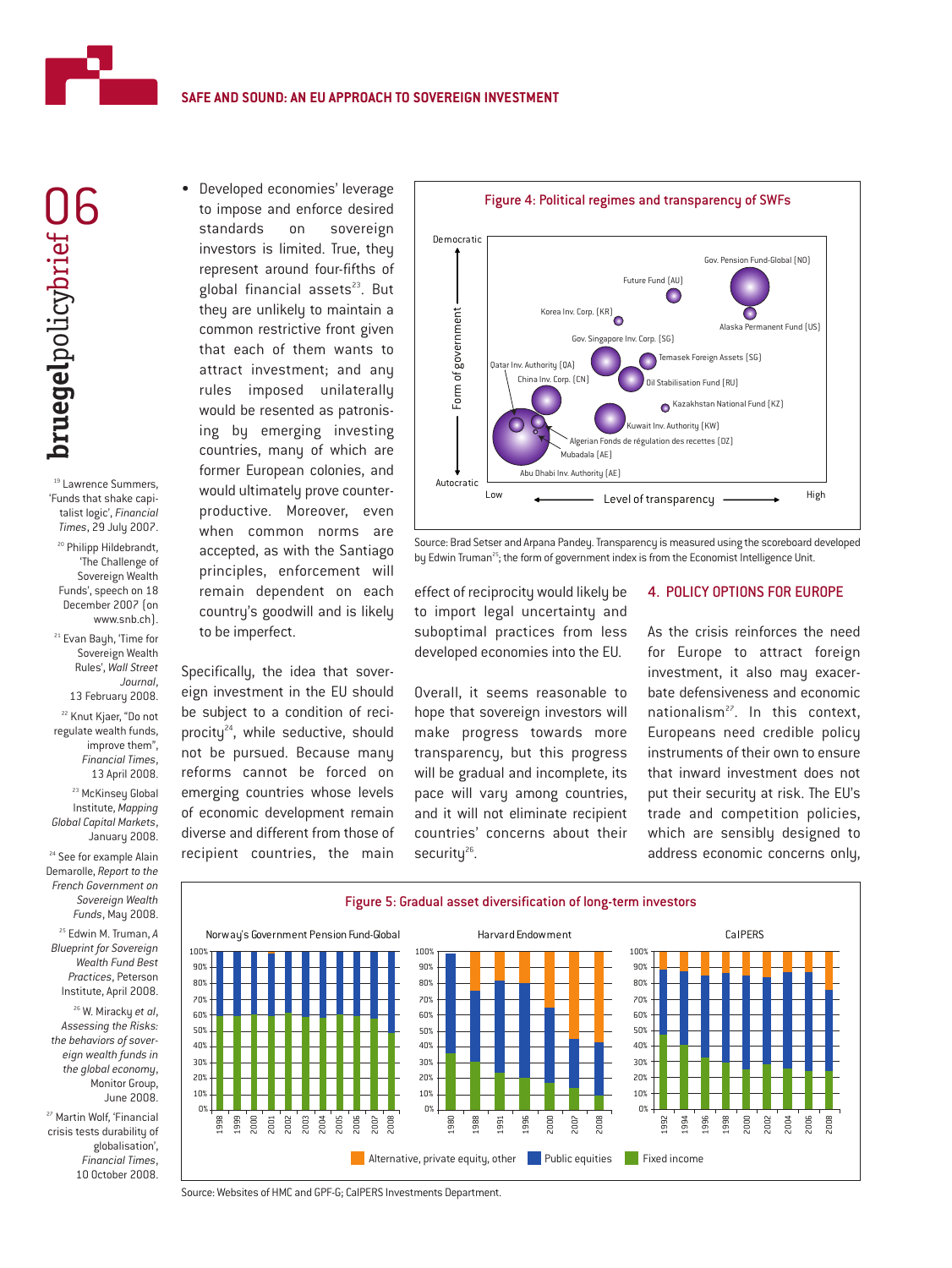

cannot and should not be used to address security concerns. We identify three main requirements for the corresponding policy framework:

- It should be open, and ensure that the EU remains among the world's most attractive places in the global competition for capital. Any investment review proceedings must offer legal predictability (including through guarantees that the security objective is not invoked for non-security motives), due process, and empowered jurisdictions.
- It should be comprehensive and credibly address the whole gamut of potential security risks, in the defence and security industry but also potentially in other sectors crucial to the functioning of the economy, including some energy facilities and critical physical and/or electronic infrastructure.
- It should be sustainable and provide a stable framework for policy. Steadiness is required both because of the need for long-term predictability, an essential factor of attractiveness to investment, and because political tensions from sovereign investment are more likely to increase than decrease in the near future.

We consider that these three requirements are broadly met by the CFIUS framework in the US, and by legislation in some EU countries. But looking at the EU as a whole, they are not fulfilled. The openness criterion is not met, since the diversity of national approaches to foreign investment is a barrier to the internal market in the defence/security industry. Current policies also fail to address the security risk comprehensively, as in many member states there is no consistent framework to review foreign investment outside of the defence industry. This gap can be exploited by populist politicians to push for protectionist moves or the abuse of other regulatory instruments, including in cases where no real security risk exists. Moreover, national frameworks fail to address cross-border security spillovers that arise in an integrated EU market: for example, if a contractor in one European country critically depends on a nearmonopoly supplier from another European country, then a foreign takeover of the latter may have security implications for the former's home country, and the review process should allow adequate coordination. Finally, current policies are not sustainable. Many current investment control regimes are legacies of the cold war, a time when virtually all FDI came from long-term allies. These do not provide a stable policy framework in the current investment context, as is evidenced by a flurry of legislative initiatives since 2005 in countries including France, Germany and Greece.

To improve the policy framework for the review of foreign investment in Europe, three options can logically be envisaged. The first option consists of specific legislation and implementation in each member state, as is currently the case. A second option would involve common legislation at the EU level, with implementation

(review of actual acquisitions) carried out at national level. A third option would consist of EU-level legislation and implementation, the latter by the Commission or a newly created *ad hoc* EU agency.

The first option's above-mentioned shortcomings are only likely to worsen over time, because of the probable increase in protectionist tendencies in many member states as a reaction to the changing global investment patterns, and in spite of the countervailing incentives to loosen controls arising from regulatory competition to attract inward investment. The third, federalist option has been advocated<sup>28</sup> but we see it as unrealistic and undesirable in the current make-up of EU political institutions. It appears to us that neither the European Commission nor any other EU institution can be entrusted with ultimate responsibility for security assessments, now or in the foreseeable future. Unlike essentially economic policies such as trade and competition, security policy involves a broad range of considerations which cannot in practice be delegated by national governments to the EU.

The second option better reflects the policy trade-off highlighted at the end of Section 2. It could take the form of an internal market directive (Article 95 of the Treaty) establishing a framework and process for the security review by member states of foreign acquisitions within the EU. The objective should be limited to 'hard' security, both national security of the country in which the investment takes place and security of the EU as a whole. The scope should be

<sup>28</sup> Laurent Cohen-Tanugi, *Euroworld 2015: A European Strategy for Globalisation*, report to the French Government, April 2008.